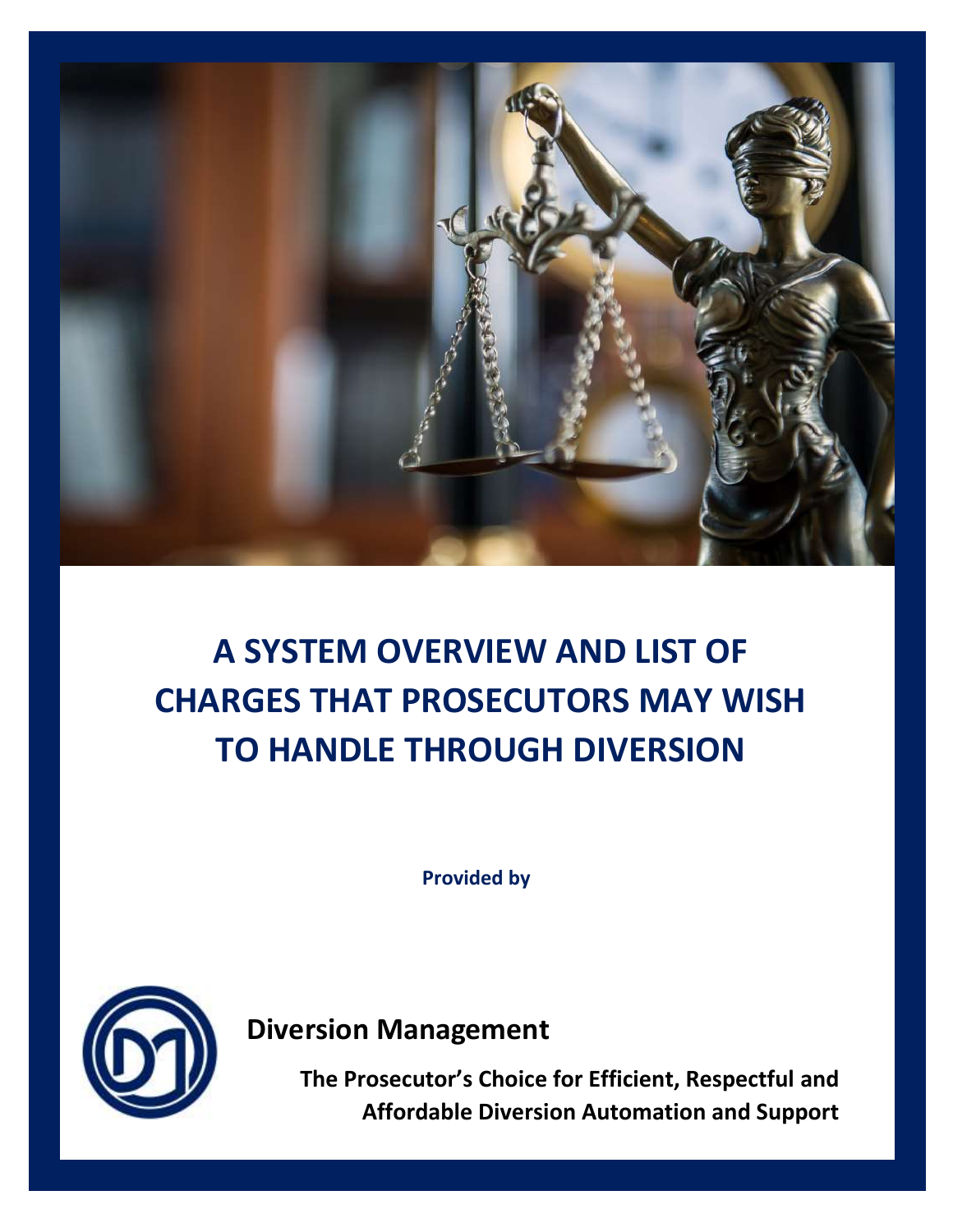# **You Decide…You Control… Then…. We Do All the Work**

First, please note that many of the violations listed herein may not be applicable in your state and even if they are, our role is to provide support, not decisions regarding them. We operate as an extension of your office and process only and exactly what you approve.

We strongly believe in the role of PTD provided it is a true diversion system that results in improvement. Society can greatly benefit from such a system provided it is efficient, respectful and requires some level of compliance. "Diversion Programs" that simply require payments are often seen as little more than "cash grabs." A true diversion program should both require agreement to improve conduct and clearly benefit everyone, including, at least over time, the violator as well.

Years ago, States increasingly recognized that low-level offenses, particularly those committed by first-time offenders, shouldn't necessarily trigger the normal criminal-case process. It was acknowledged that offenders with minor crimes may not be best served going through the regular court process of a plea and sentence or, in the case of a not-guilty plea, a trial. Counseling, rather than punishment, can often help and deter such people from future illegal conduct.

Such programs not only benefit society by helping ensure lower recidivism and on-going crime but dramatically lower court and incarceration costs, thus benefiting taxpayers. Studies prove that diversion programs are much less costly than sending a case through the normal court process while also reducing recidivism. In addition, diversion can help ensure the ability to attend school or get to work while often also providing defendants with the opportunity to compensate victims, by means of [restitution orders](https://www.nolo.com/legal-encyclopedia/restitution-law-victims-crime.html) and benefit society by [community service.](https://www.nolo.com/legal-encyclopedia/what-kind-community-service-can-judge-order.html)

# **How Diversion Works**

Diversion programs identify identifies the crimes and offender characteristics that will enable the defendant to enter the program. Under some diversion systems, defendants are "diverted" to counseling early in the proceedings. Increasingly and especially with lower-level offenses, such counseling takes the form of on-line courses that also include an occasional and entirely random "pop quiz" and at the end, both a test and for those that complete it, a certificate that can be printed and is recorded in a datavault for future reference. In some formats, the defendant doesn't have to enter a guilty or [no-contest plea](https://www.nolo.com/legal-encyclopedia/what-pleading-guilty-contest.html) in order to receive diversion. Other systems require that the defendant formally admit guilt but punishment is then suspended until the defendant has had the opportunity to complete diversion. (The plea isn't formally entered into the court system so it can be erased upon successful completion of the program.) Violators will typically of course, have to agree to waive discovery, quick trial, etc..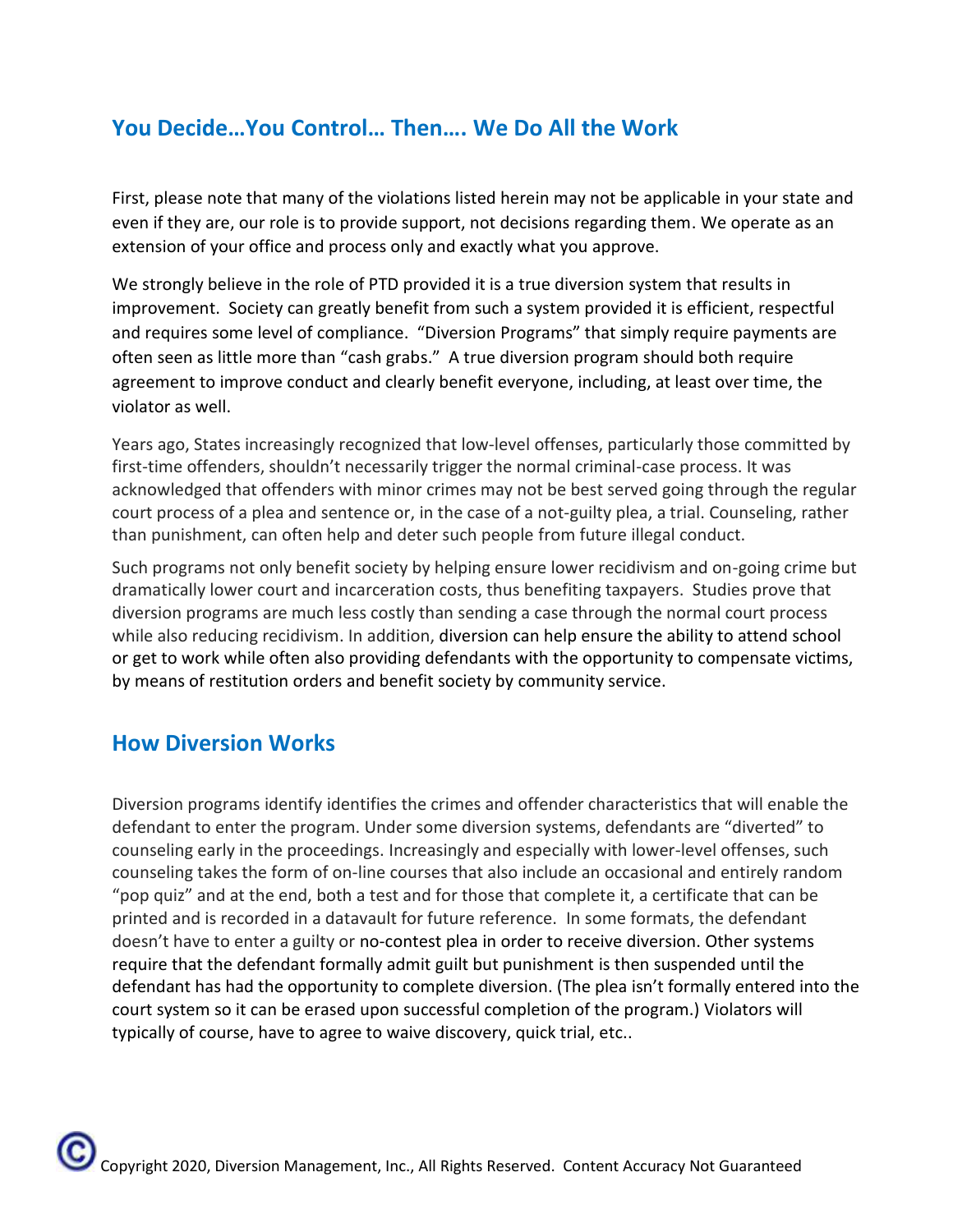Defendants typically pay for their diversion programs with a fee to your office, to the court, treatment center or course provider. Payments must be to a government account or other as only you can authorize. Our company can never accept payment in our name and all transactions are online and accessible to you at all times. Transparency is essential. If we handled the payments through our Bank of America accounting, then we can also distribute payments on the schedule and to the individual courts, agencies and municipalities as you direct. We can also accept, in addition to both credit and debit cards, money orders, checks and E-checks and, if a credit or debit card, can immediately refund an application or registration fee should the violator be refused entry into diversion. If instead, you prefer to have all payments sent immediately to a local account, that too is fully supported. If community service is required, with or without a fine, we can also handle that.

Diversion programs can last from sixty days to a year or more. The focus is always on counseling, treatment, and behavior modification over punitive measures. Often, participants must agree to attend classes and vocational training, participate in individual or group therapy or counseling, perform community service work, make restitution to any victim, and pay fines.

Violators begin by filling-out an application on-line which becomes their registration if accepted. Prosecutors are enabled to "click-on or click-off" acceptance. The violator, if accepted, then becomes a "participant." The application requires a smart phone or other scan of the ticket or other relevant documents and will hopefully later end with a certificate of completion or release form and notification to all parties involved. All records go to your personalized datavault. We handle questions, filings and all else.

When participants successfully complete the program, the case returns to court and is dismissed. We provide all initial and final notifications on your behalf to all local and state courts and agencies involved but you retain oversight and control. If the case is dismissed, the record of the arrest may or may not be sealed or otherwise destroyed. Defendants may be able take the additional step of seeking to expunge, or seal, the record of the case if that has not happened but again, you retain all records in e-format and they will be permanently available to you instantly and without charge.

If the defendant doesn't complete diversion or is discharged from the program for failure to adhere to its terms (or for subsequent criminal behavior), the case returns to court. If the defendant previously entered a guilty or no-contest plea, then the judge can impose a sentence. If the defendant failed and the form of diversion didn't require him or her to previously enter such a plea, then the person involved will then have to enter one, and the case will proceed accordingly.

# **Who Qualifies for Diversion?**

Most programs limit participation to those who have no prior convictions for the charge they now face. Common requirements for drug diversion in particular include: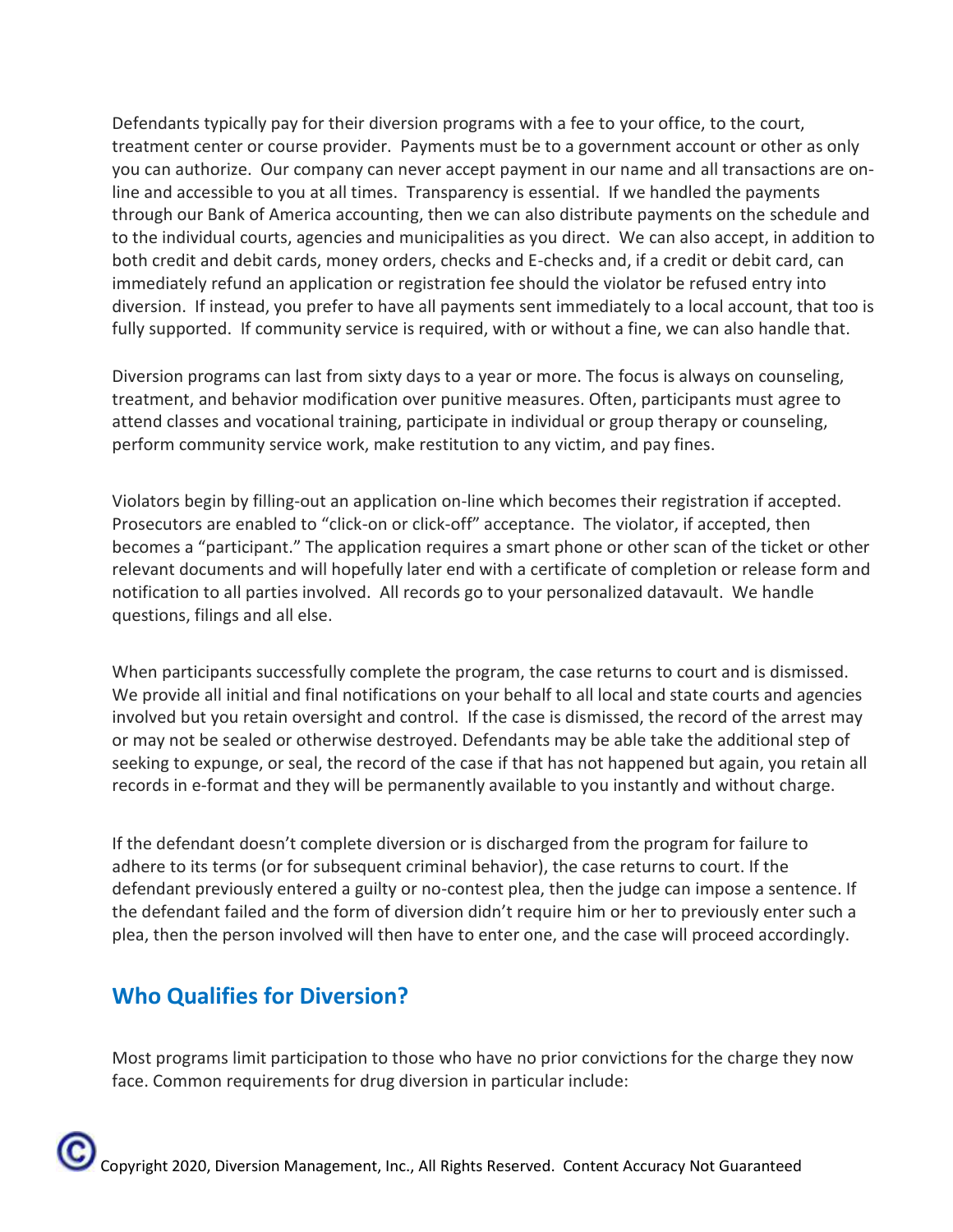- no probation revocations for any prior offenses
- a period of being "clean," or without convictions, prior to the present case, and
- no diversions within a specified amount of time.

Our role is limited to "taking care of the busy work"…. and …. we record, monitor and report. We interface with course material and their providers and ensure that government requirements are met, (many do not meet those requirements and it is our job to protect you and your office by insisting they do). We are not however, course providers and do not offer counselling. Our role requires that we work with many such counsellors and organizations. We do not wish to be seen as a "competitor." Our role involves maintaining a very positive relationship with everyone.

We can provide a template that allows you to just "check the boxes" and then automate the process but, the final decision regarding who is or is not approved must always be yours.

#### **How Much Does This Cost?**

The simple answer is "typically a small fraction of what you are spending now" and of course, diversion allows you to retain funds you would usually otherwise lose.

That said, we strongly suggest that the entire focus of a positive and successful program requires a great deal of respect and helping secure a pathway to compliance and success for participants. That then requires that the costs charged should remain low. In regards to payment for our services, we are also trying to reduce the burden on participants and so, the base charge is only \$20./citation /ticket or 10%, whichever is greater. You may decide that the violator should pay that separately or include it in what is paid to you but that is entirely your choice. We can accommodate any payment and reporting structure you might wish. It is important to also note that while the on-line payment portal handles all requirements, (and can link directly to whatever you use now), there is a \$5. fee required by the bank/processing company for handling debit and credit cards but also, for e-Checks.

#### **How Does This Start – What Is Required?**

The registration form is on-line and, simple quick and easy to use It requires only that we are paid at least monthly but has no requirements regarding anything else. You can send as many or as few files as you wish.

# **QUESTION: What Crimes Qualify for Diversion?**

# **ANSWER: Those You Approve… That Is Entirely Your Decision**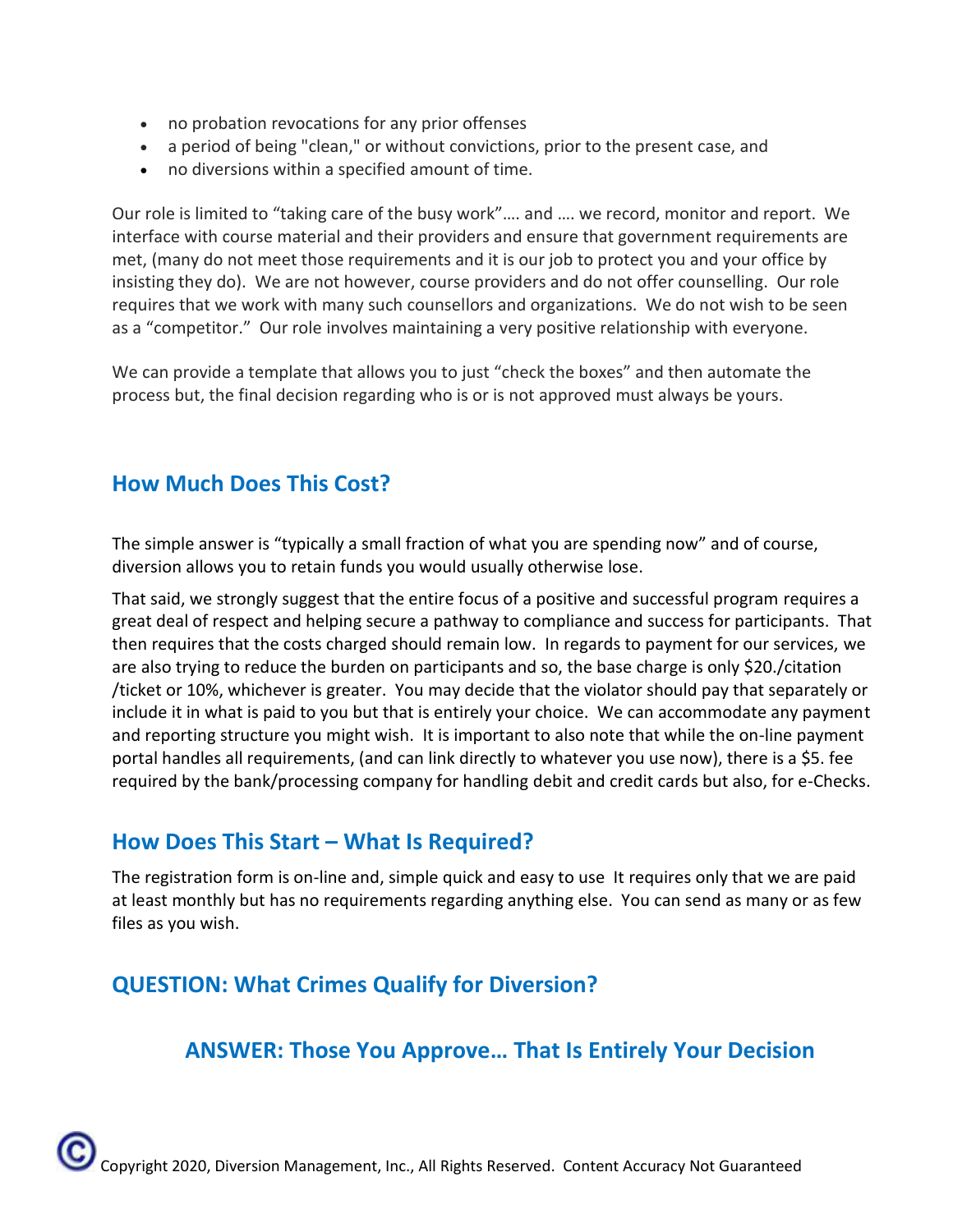When creating a diversion program, legislators often identified the main types of offenses that make offenders eligible for that but, in most cases, left much discretion to the courts and prosecutors provided offenses are typically minor and non-violent. Such offenses as petty theft, personal possession of certain drugs (not possession for sale), and in some states, [driving while](https://www.nolo.com/legal-encyclopedia/dui-or-dwi-punishments-penalties-30321.html)  [under the influence of alcohol or drugs.](https://www.nolo.com/legal-encyclopedia/dui-or-dwi-punishments-penalties-30321.html) Some states include assaults that involved very minor or no injuries, and some include [domestic violence](https://www.nolo.com/legal-encyclopedia/domestic-violence-33813.html) and child abuse or neglect. In many states, ordinances are also handled as well using this method.

The most common use may involve "V&T"… (Vehicle and Traffic) and that *may* include:

- 1. Speeding
- 2. Cellphone and other portable electronic devices
- 3. Disobey a traffic control device
- 4. Reckless driving
- 5. Aggravated Unlicensed Operation, (AUO)
- 6. Improper turn
- 7. Seat belts
- 8. Failure to stop for a school bus
- 9. Failure to yield to a pedestrian
- 10. Failure to yield to a vehicle
- 11. Failure to move over
- 12. Failure to signal
- 13. Unsafe lane change
- 14. Uninsured operation
- 15. Red light or other traffic signal
- 16. Stop sign
- 17. Spillback blocking the box, (obstructing traffic at an intersection)
- 18. One-Way/Wrong Way
- 19. Tailgating Following too closely

But many other charges are often handled in this manner and as noted elsewhere, increasingly municipal ordinances such as:

- 1. Violating local speed limits
- 2. Operating a vehicle while Intoxicated (OWI/DUI);
- 3. Constructing illegal structures on one's property;
- 4. Creating or allowing excessive noise from one's domestic animals;
- 5. Failure to clean up after one's domestic animals;
- 6. Polluting public water supplies;
- 7. Consuming alcohol where prohibited;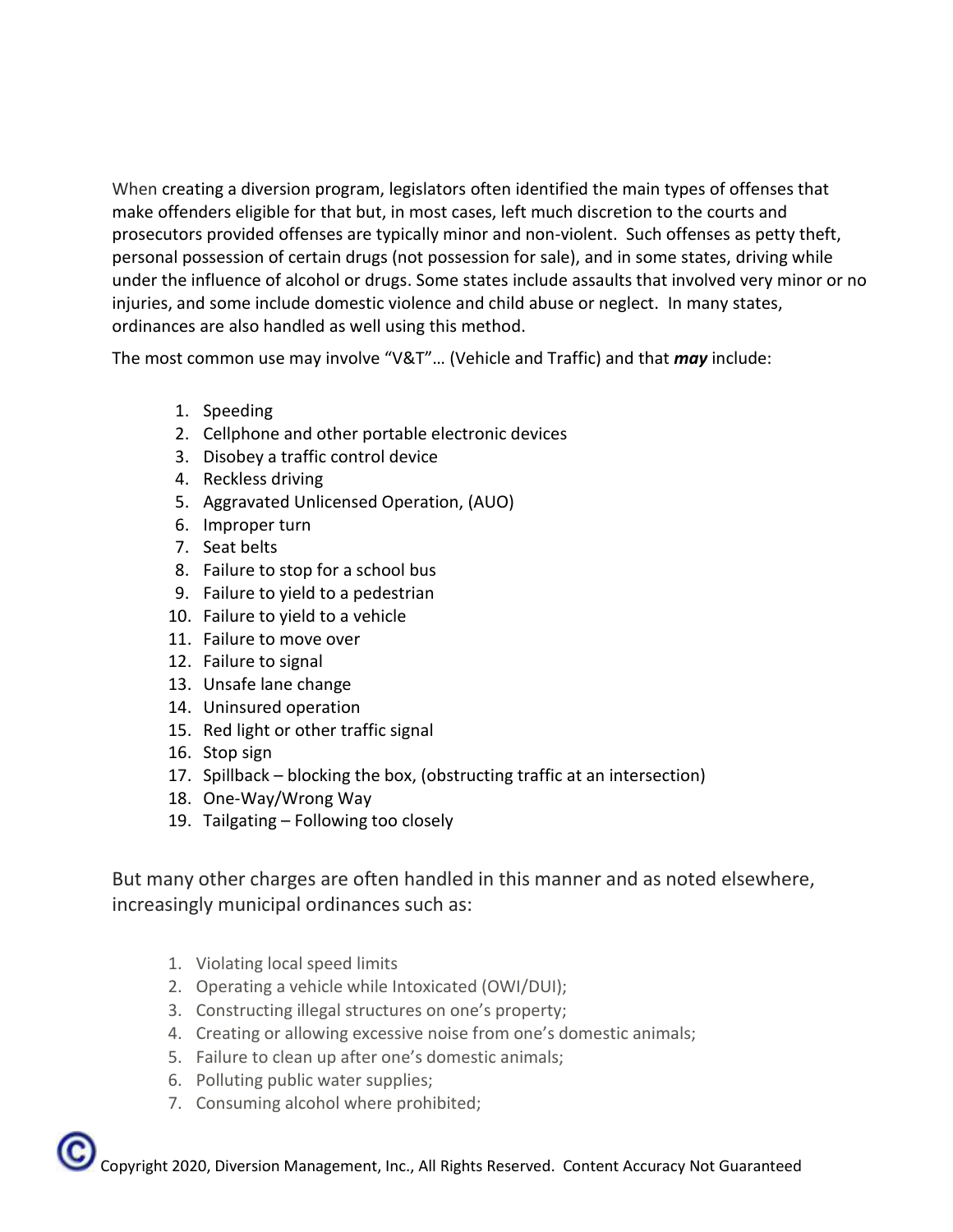- 8. Using fireworks without the proper permit;
- 9. Allowing one's property to become dilapidated to the point of posing a safety hazard
- 10. Illegally burning materials

# **Typical Offenses: Misdemeanors May Include:**

Aiding and abetting Aggravated operation of motor vehicle Alcoholic beverage violations Allowing unlicensed person to operate motor vehicle Abuse of a child Altered driver's license Animal neglect/abuse Arson – 3rd degree Assault – 3rd degree Assault on an officer Assault/battery Assist suicide Attempt to escape Attempted interfering Battery of a spouse Brandishing a weapon Broken/inoperable tail light Broken/inoperable signal light Burglary Burglary tools/possession Carrying a concealed weapon Child in front seat violation Child safety restraint violation Concealment Conspiracy to commit bank fraud Conspiracy to traffic Contempt of court Contributing alcohol to a minor Controlled substance acquired by fraud Criminal contempt Criminal mischief Crossing median Dangerous driving Defrauding an innkeeper Delivery of marijuana (incidental) Disobeying traffic control signal, STOP sign or YIELD sign Disorderly conduct Disorderly jostling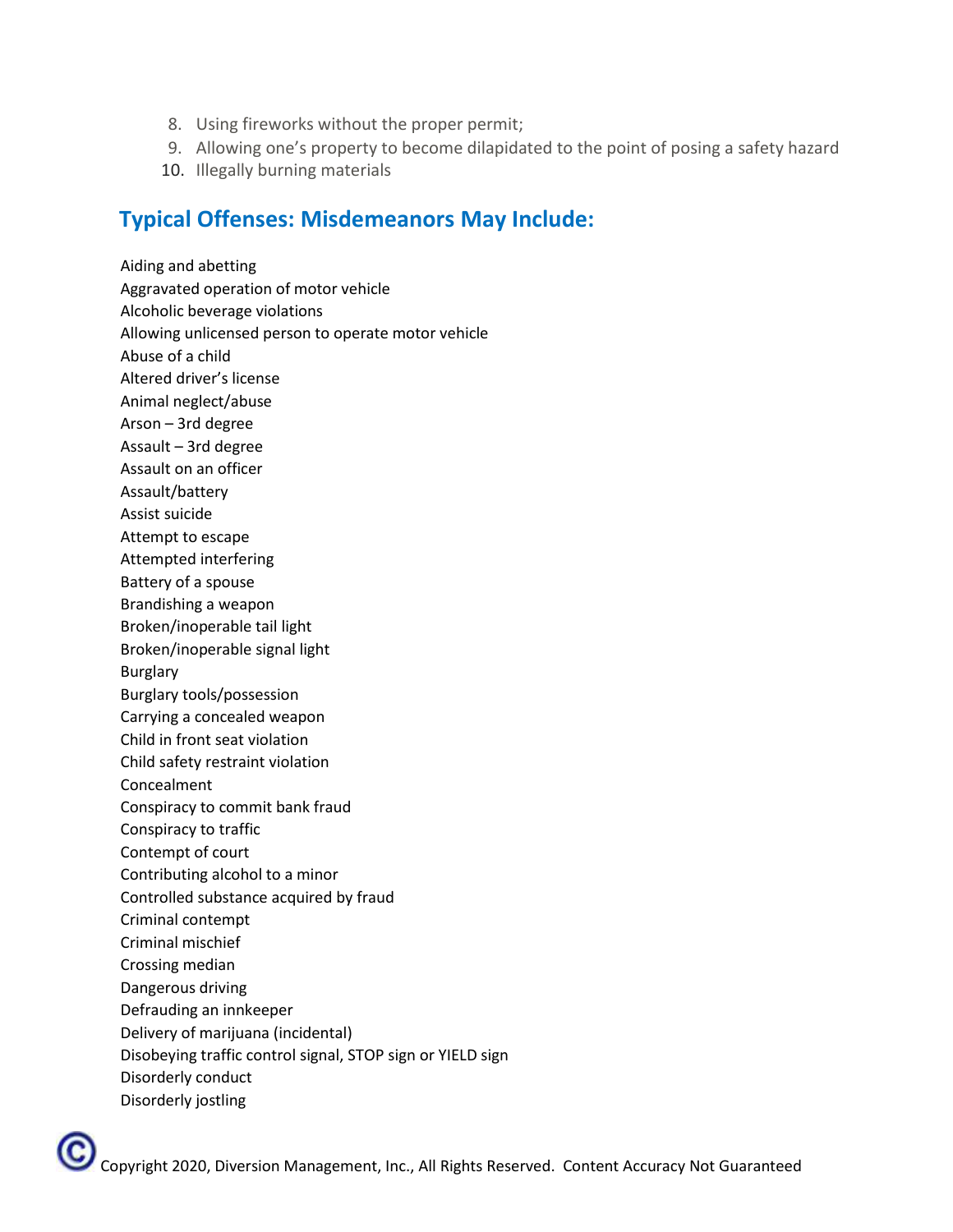Disturbing the peace

- Domestic battery low end
- Domestic violence
- Driving left of center and/or in wrong direction
- Driving on shoulder
- Driving under the influence
- Driving while impaired
- Driving while license suspended (1st, 2nd offense)
- Driving with no registration
- Driving with no valid insurance
- Driving without valid proof of insurance
- Driving with no valid license
- Driving without/revoked license
- Educational neglect
- Embezzlement (misdemeanor)
- Endangering the welfare of a child
- Evading a Law Enforcement Officer
- Ex Parte violation
- Failure to appear in court
- Failure to comply with ignition interlock
- Failure notify insurer after accident / hire vehicle
- Failure to stop at an accident
- Failure to surrender registration, plates, license after revocation/termination financial security
- Failed to yield right-of-way
- False impersonation
- False statement under oath
- False tax return
- Filing a false police report
- Firearm charge
- Followed too closely (tailgating)
- Forgery
- Furnishing tobacco to a minor
- Grand larceny
- Graffiti
- Handicapped Parking Zone Violation
- Harassing phone calls
- Harassment 2nd degree
- Harboring misdemeanants
- Housing code violations
- Illegal entry
- Improper Turn
- Improper passing, changing lane unsafely
- Improper use of car pool lane
- Inadequate Brakes (employer's vehicle)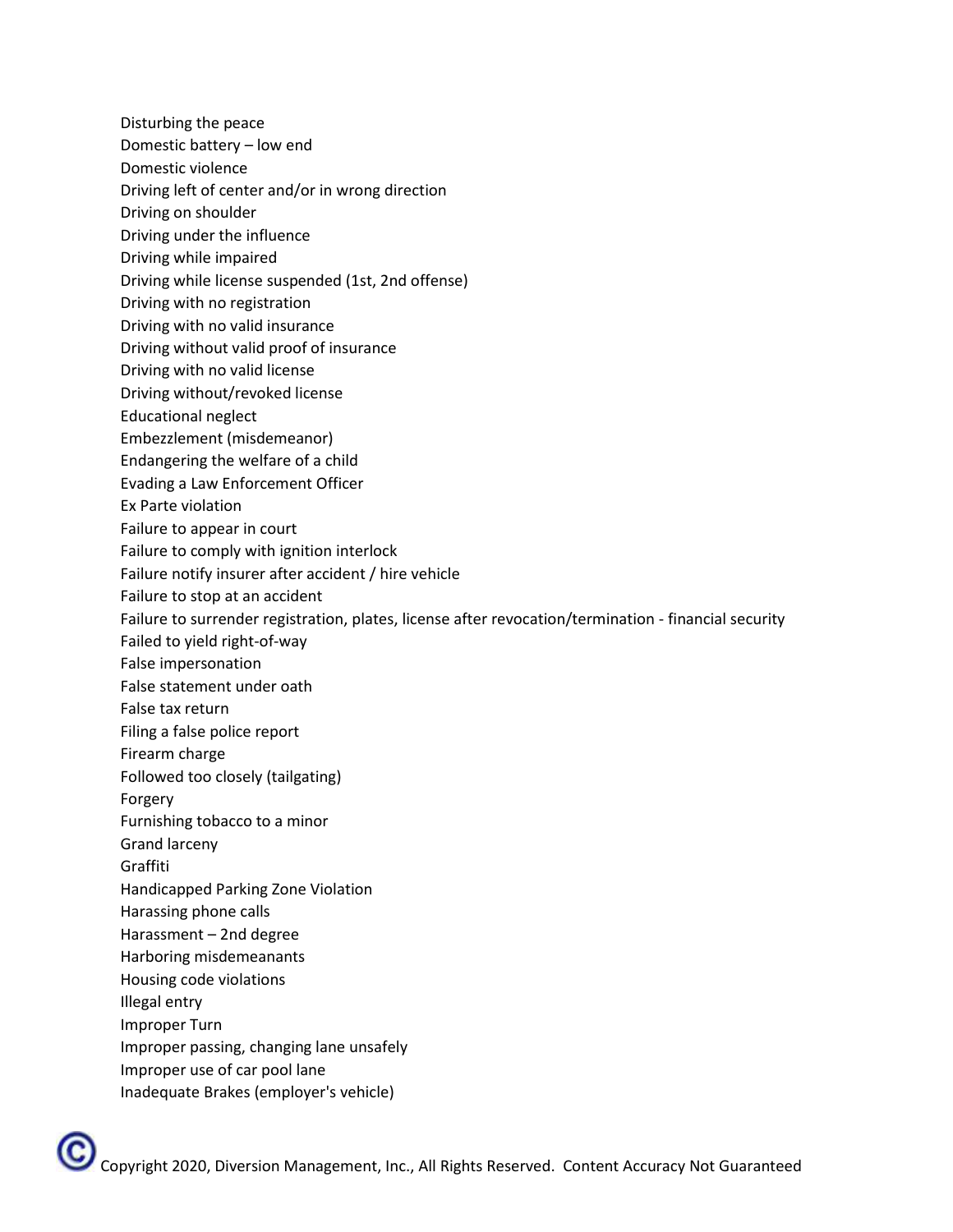- Inadequate brakes (personal vehicle)
- Insurance fraud
- Interference with custody
- Introduction of contraband in prison
- Issuing a bad check
- Larceny \$200 or more
- Leaving scene of property damage incident
- Littering
- Loitering or prowling
- Malicious destruction of police property
- Malicious destruction of property
- Manufacturing marijuana (personal use)
- Minor attempting to purchase alcohol
- Minor in possession of alcohol
- Minor in possession of tobacco
- Misdemeanor drug offense
- Not signaling/improper signaling
- Nuisance violations
- Obstructing justice
- Open container in vehicle
- Operate w/o proof of financial security after revocation
- Parking in a No Parking Zone
- Passing in No Passing Zone
- Parking illegally on road shoulder, (non-emergency)
- Passing a bad check
- Patronizing post 3rd degree
- Permitting unlicensed operation
- Permitting uninsured/financial security operation
- Petty larceny
- Possession of drugs
- Possession of firearm
- Possession of illegal bobcat
- Possession of marijuana
- Possession of paraphernalia
- Possession of stolen check
- Possession with intent to distribute
- Property damage
- **Prostitution**
- Public drunkenness
- Railroad crossing violation
- Receiving and/or concealing stolen property
- Reckless driving
- Resisting arrest
- Retail fraud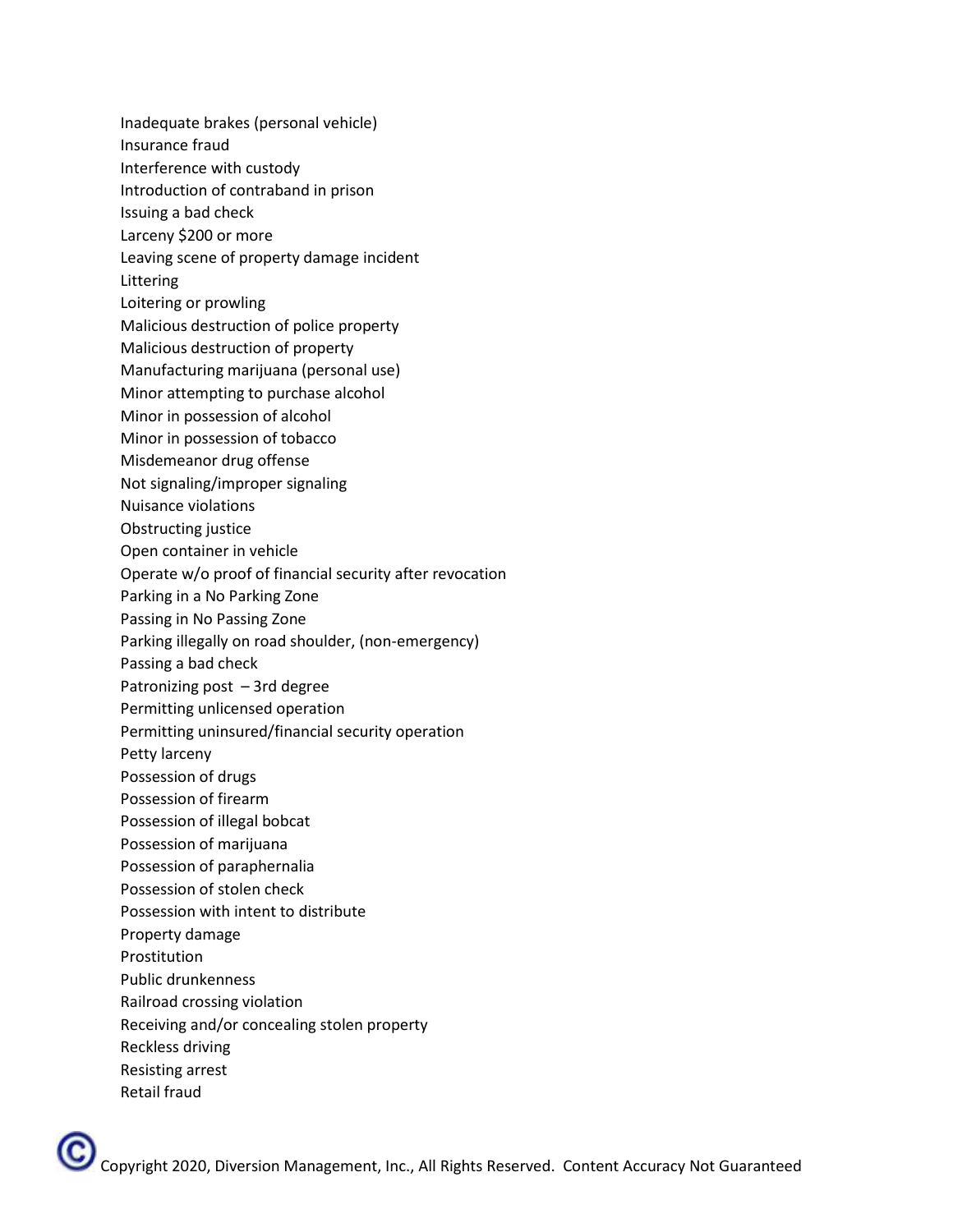Retail fraud – 3rd degree Retail theft Sexual misconduct Shoplifting Soliciting prostitution Speeding 1 to 10 MPH over posted limit Speeding 11 to 20 MPH over posted limit Speeding 21 to 30 MPH over posted limit **Stalking** Tampering Theft by unlawful taking Theft of a controlled substance Theft or stealing Tobacco on school property Trespassing Unauthorized use of financial transaction device Unauthorized use of propelled vehicle Underage drinking Unemployment fraud Unlawful assembling Unlawful dealing with a child Unlawful imprisonment Use of portable electronic device ("texting") Vandalism Violation of an order of protection Violation of probation Welfare fraud Window tint Zoning violation

# **Typical Offenses: Lower Level Felonies May Include:**

Accessory to a felony Acquisition or possession of controlled substance by fraud Attempted burglary Burglary Criminal conspiracy Criminal Impersonation Criminal mischief Criminal possession of financial transaction device Forgery Forgery – 1st degree